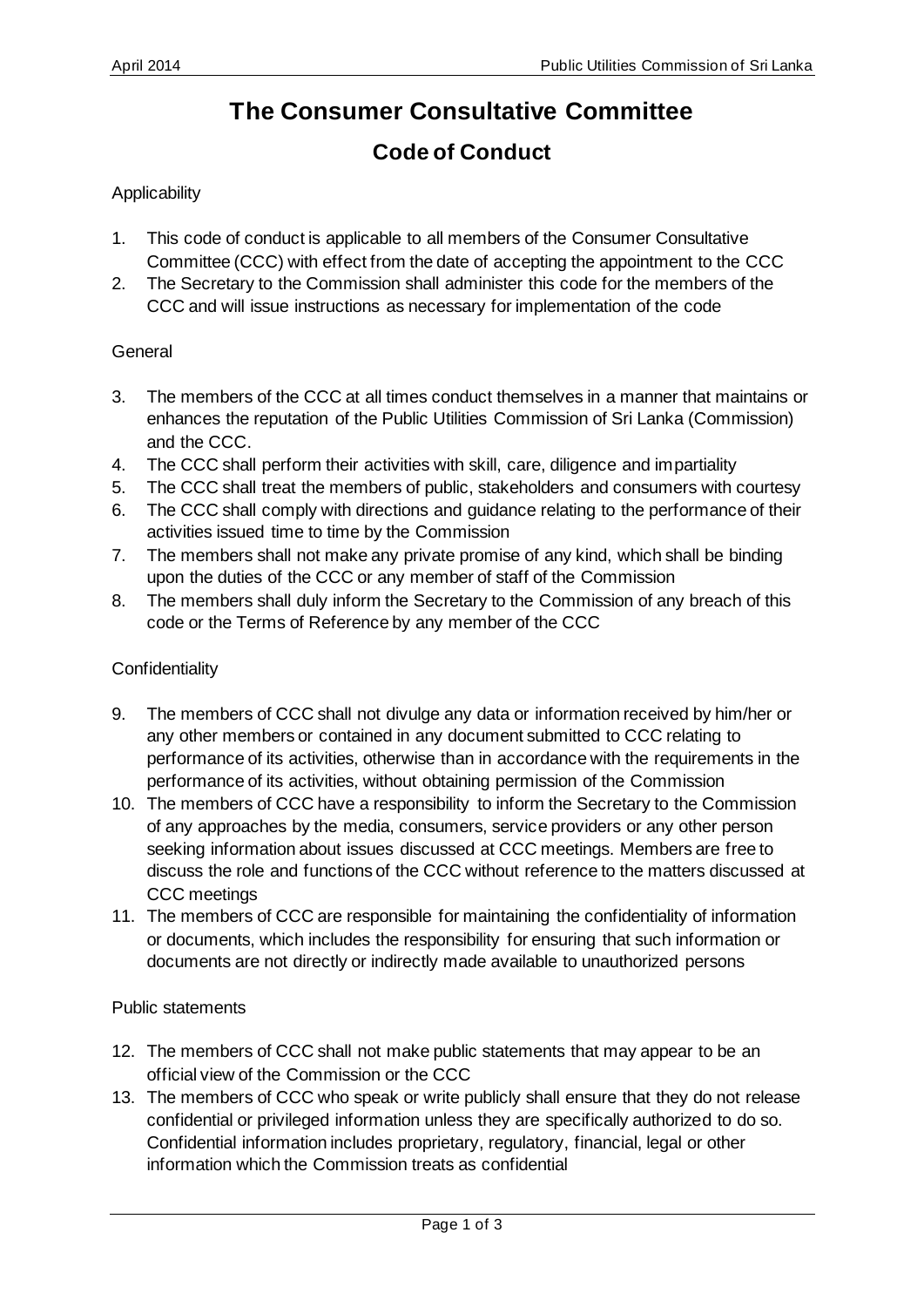14. The members of CCC shall ensure that prior clearance (in writing) is obtained from the Commission, on the content to be published (in case of publications) or presented (in case of workshops, seminars, etc.) with respect to any publications or presentations made by them under the name of the Commission

#### Impartiality

15. The members of CCC are expected in all regards to conduct their duties with impartiality. They are expected to bring to the CCC the perspective of organizations and stakeholders that they represent, and in all cases in conducting to act in the best interests of the electricity consumers in Sri Lanka

### Conflict of interest

- 16. The members of CCC are required to disclose to the Commission or designate any situation involving them which is a conflict or an apparent conflict of interest
- 17. The members of CCC are considered to be in conflict of interest and in violation of this code, if they:
	- (a) take part in discussions or decisions in the course of carrying out their duties, knowing that the decision might further a private interest of themself, a relative<sup>1</sup> or associate;
	- (b) use their public role to influence or seek to influence the decisions of Commission which could further a private interest of themself, a relative or associate;
	- (c) use or communicate information not available to general public that was gained in the course of carrying out their duties, to further or seek to further a private interest of themself, a relative or an associate;
	- (d) accept any remuneration or other benefit whatsoever for themself, a relative or an associate, from any person who has entered into, or to his knowledge intends to enter into, any contractual, proprietary, financial or such other similar relations with the Commission
	- (e) uses their official position (as a member of the CCC) in gaining any benefits (including gifts, free travel, hospitality, entertainment and accommodation) whatsoever for themself, a relative or an associate
- 18. The members of CCC shall declare any financial or other interest that he or she, any relative or associate, has in any company or undertaking which carries on any business in the electricity, petroleum or water supply services industry within thirty (30) days from the date of:
	- (a) appointment as a member of the CCC; or
	- (b) such interest arises

Political activity

- 19. The members of CCC shall refrain from:
	- (a) engaging in political activities during the tenure of their membership in CCC

<sup>&</sup>lt;sup>1</sup> 'relative' includes spouse, adult interdependent partner, children, step-children, legal dependents, parents, siblings, in-laws, grandparents, grandchildren, nieces, nephews, aunts, uncles and first cousins